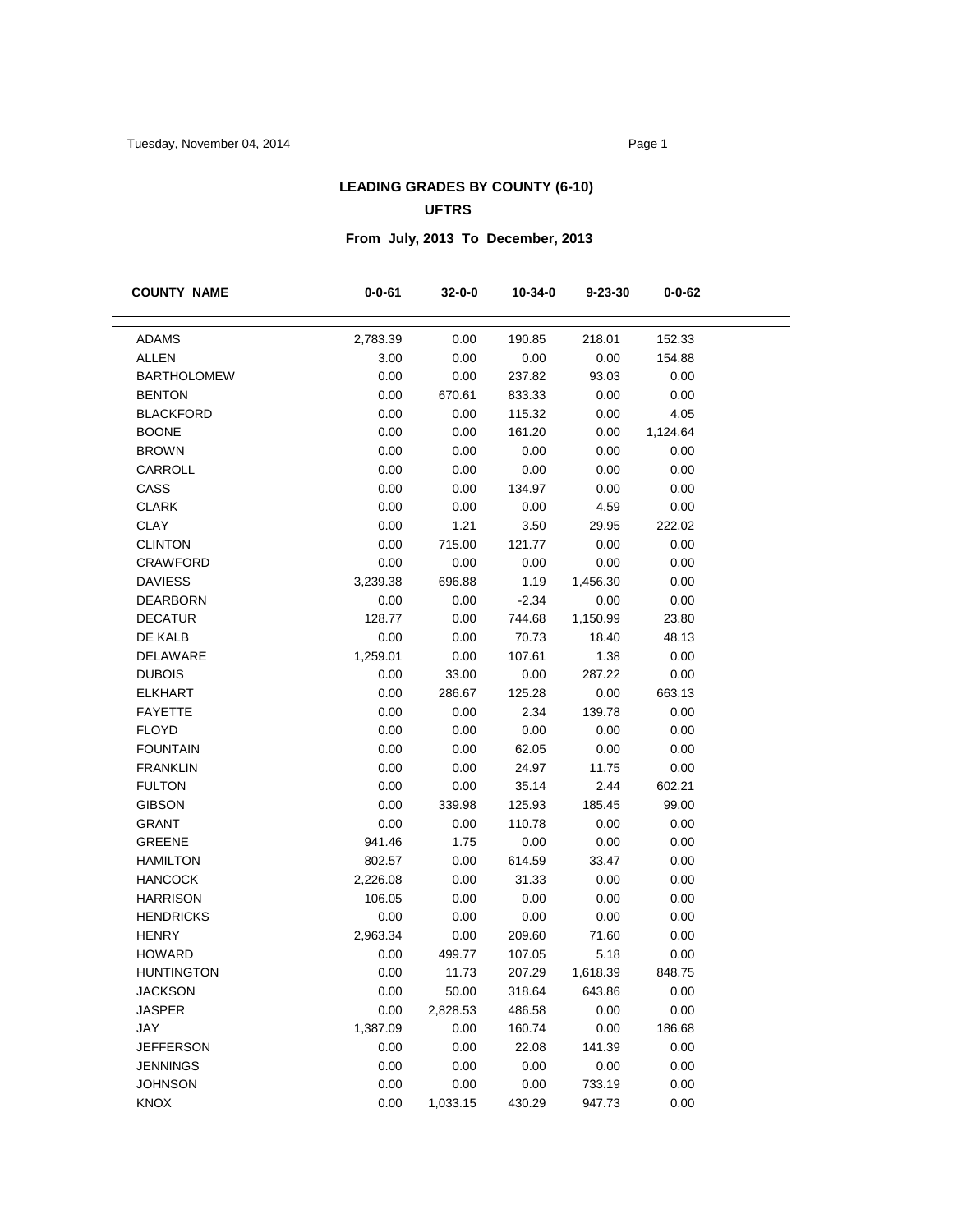#### **LEADING GRADES BY COUNTY (6-10) UFTRS**

# **From July, 2013 To December, 2013**

| <b>COUNTY NAME</b> | $0 - 0 - 61$ | 32-0-0   | 10-34-0 | $9 - 23 - 30$ | $0 - 0 - 62$ |
|--------------------|--------------|----------|---------|---------------|--------------|
|                    |              |          |         |               |              |
| <b>KOSCIUSKO</b>   | 0.00         | 4,577.00 | 8.46    | 0.00          | 4.63         |
| LAGRANGE           | 0.00         | 0.00     | 57.00   | 0.00          | 29.32        |
| LAKE               | 0.00         | 88.68    | 183.06  | 0.00          | 0.00         |
| LA PORTE           | 0.00         | 548.87   | 517.66  | 66.02         | 37.71        |
| LAWRENCE           | 869.86       | 0.00     | 0.00    | 5.90          | 0.00         |
| <b>MADISON</b>     | 3,805.11     | 0.00     | 78.93   | 0.00          | 0.00         |
| <b>MARION</b>      | 0.00         | 0.00     | 0.00    | 48.13         | 0.00         |
| <b>MARSHALL</b>    | 0.00         | 25.36    | 25.44   | 0.00          | 569.68       |
| <b>MARTIN</b>      | 1,261.08     | 54.53    | 0.00    | 0.00          | 0.00         |
| <b>MIAMI</b>       | 0.00         | 3.00     | 0.00    | 0.00          | 0.00         |
| <b>MONROE</b>      | 0.00         | 0.00     | 1.02    | 0.00          | 0.00         |
| <b>MONTGOMERY</b>  | 0.00         | 1,577.13 | 263.23  | 100.41        | 0.00         |
| <b>MORGAN</b>      | 0.00         | 0.00     | 50.19   | 0.00          | 0.00         |
| <b>NEWTON</b>      | 0.00         | 867.75   | 727.82  | 0.00          | 130.32       |
| <b>NOBLE</b>       | 0.00         | 0.00     | 135.11  | 0.00          | 1,136.98     |
| OHIO               | 0.00         | 0.00     | 0.00    | 0.00          | 0.00         |
| ORANGE             | 0.00         | 0.00     | 0.00    | 670.52        | 0.00         |
| <b>OWEN</b>        | 0.00         | 0.00     | 0.00    | 0.00          | 0.00         |
| <b>PARKE</b>       | 0.00         | 0.00     | 0.00    | 285.37        | 110.00       |
| <b>PERRY</b>       | 0.00         | 190.22   | 0.00    | 0.00          | 0.00         |
| <b>PIKE</b>        | 0.00         | 83.15    | 1.58    | 34.68         | 0.00         |
| <b>PORTER</b>      | 0.00         | 1,665.10 | 990.94  | 750.76        | 0.25         |
| <b>POSEY</b>       | 0.00         | 223.77   | 6.25    | 240.40        | 0.00         |
| <b>PULASKI</b>     | 0.00         | 77.62    | 127.37  | 0.00          | 488.26       |
| <b>PUTNAM</b>      | 0.00         | 148.63   | 415.59  | 362.16        | 175.58       |
| <b>RANDOLPH</b>    | 2,950.71     | 0.00     | 624.43  | 0.93          | 0.00         |
| <b>RIPLEY</b>      | 0.00         | 0.00     | 118.81  | 0.00          | 0.00         |
| <b>RUSH</b>        | 1,428.06     | 0.00     | 24.66   | 266.55        | 0.00         |
| <b>ST JOSEPH</b>   | 0.00         | 0.00     | 220.18  | 0.00          | 929.28       |
| <b>SCOTT</b>       | 0.00         | 0.00     | 0.00    | 215.22        | 16.38        |
| <b>SHELBY</b>      | 0.00         | 0.00     | 8.19    | 10.50         | 0.00         |
| <b>SPENCER</b>     | 0.00         | 50.35    | 24.55   | 484.98        | 0.00         |
| <b>STARKE</b>      | 1,402.95     | 61.21    | 221.83  | 0.00          | 0.00         |
| <b>STEUBEN</b>     | 0.00         | 1,267.62 | 268.46  | 0.00          | 0.00         |
| <b>SULLIVAN</b>    | 0.00         | 225.91   | 13.95   | 0.00          | 0.00         |
| SWITZERLAND        | 0.00         | 0.00     | 0.00    | 1.50          | 0.00         |
| <b>TIPPECANOE</b>  | 0.00         | 0.00     | 147.13  | 42.05         | 3,160.40     |
| <b>TIPTON</b>      | 0.00         | 25.36    | 401.73  | 0.00          | 90.97        |
| <b>UNION</b>       | 0.00         | 0.00     | 131.84  | 0.00          | 0.00         |
| VANDERBURGH        | 0.00         | 62.10    | 50.57   | 0.00          | 0.00         |
| <b>VERMILLION</b>  | 0.00         | 0.00     | 59.39   | 260.00        | 0.00         |
| <b>VIGO</b>        | 0.00         | 0.00     | 0.00    | 0.00          | 0.00         |